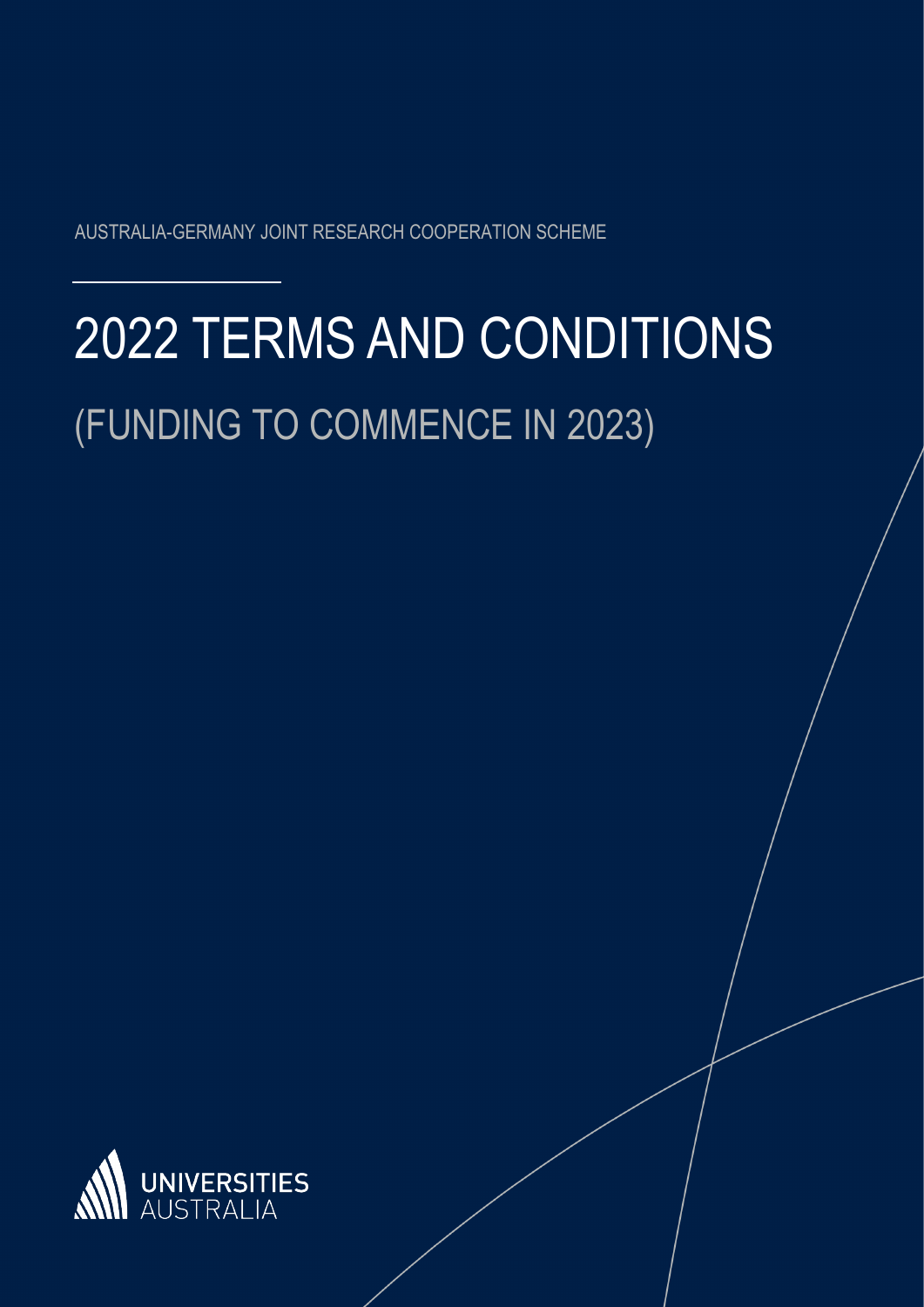# 1 GENERAL

- 1.1 The Australia-Germany Joint Research Cooperation Scheme (the scheme) provides financial support for the travel and living expenses associated with collaborative research between Australia and Germany.
- 1.2 Researchers must be working on a genuinely collaborative research project with German partners, not furthering their individual research in Germany (or vice versa).
- 1.3 As part of the DAAD's Program for Project-related Personal Exchange (PPP), the scheme usually involves a two-way exchange of researchers to and from Germany.
- 1.4 The project works on a reciprocal funding basis whereby the German Academic Exchange Service (DAAD) provides financial support for travel and living expenses for German research stays in Australia, while Australian universities provide financial support for research stays in Germany.

# *2* ELIGIBILITY

- 2.1 The scheme is open to all academic fields of research. Interdisciplinary projects are permitted and encouraged but will not be given preference over single discipline applications.
- 2.2 A significant focus of the scheme is to develop the experience and capacity of early career researchers (ECRs). **Projects that do not involve an ECR will not be considered for funding.**
- 2.3 For the purpose of this scheme 'early career researcher' is defined as:
	- A PhD or Research Masters student enrolled at a Universities Australia member university;
	- A researcher who has had a Research Masters or PhD awarded within five years from the date of the application; or
	- A researcher who received their award more than five years before the date of the application but who, due to career interruptions, has had less than the equivalent of five cumulative years of research experience.
- 2.4 The assessment and eligibility of ECRs will be at the discretion of the Australian university.
- 2.5 **All projects must submit two applications**. The Australian applicants must submit an application to the Australian project leader's university and the German applicants must submit a corresponding application to the DAAD.
- 2.6 Australian applications must be submitted with a nominated project leader. The project leader holds responsibility for the reciprocal German research stay, meeting institutional requirements and administering funds. Though they may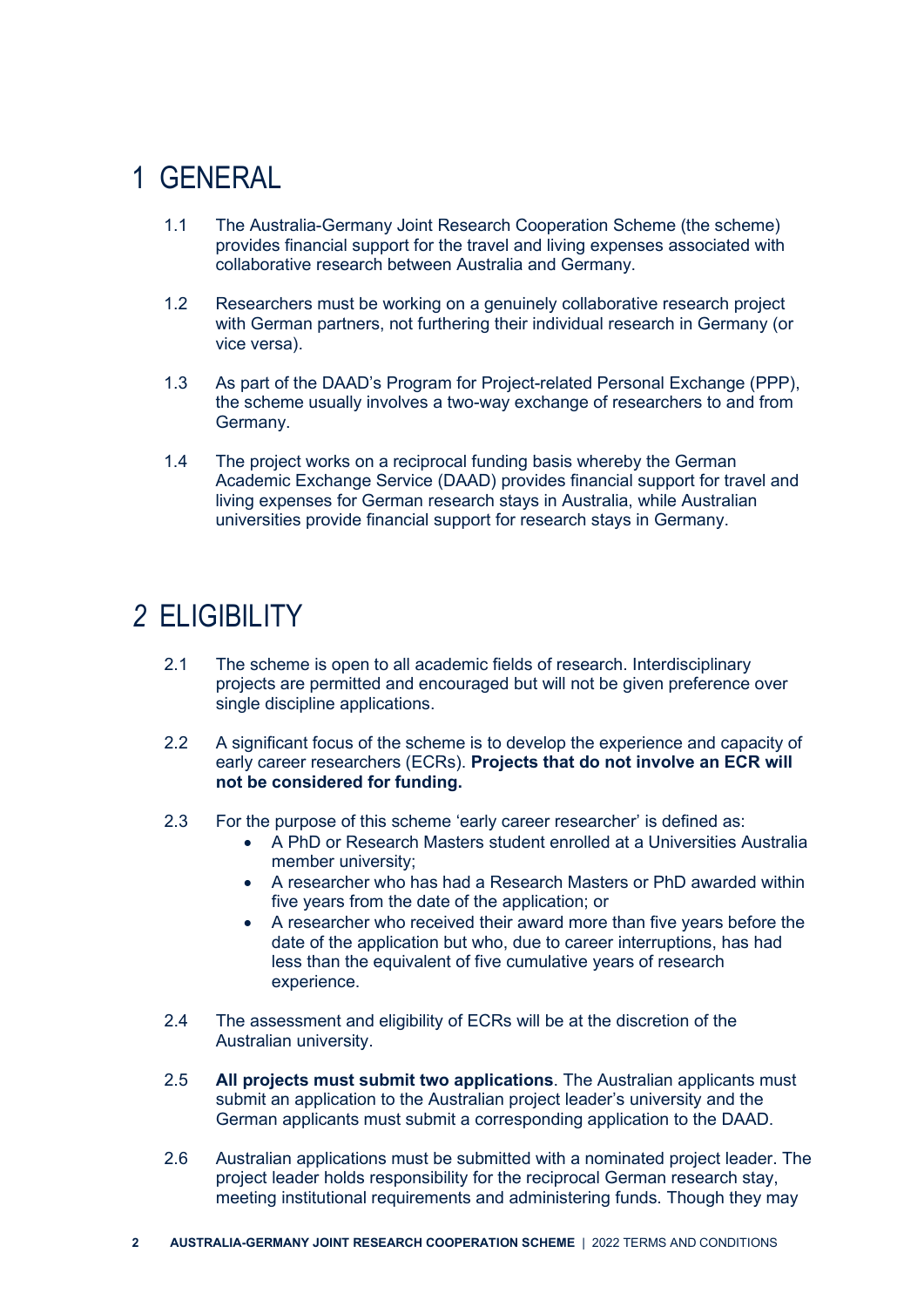choose to do so, it is not compulsory for project leaders to travel through the scheme.

- 2.7 The project leader must be a staff member in a teaching and research, or research only, role at the Australian university administering the application and with a contract that is valid for the duration of the relevant funding period. The project leader does not need to be an ECR, although the project must still involve ECRs as per Section 2.2.
- 2.8 The eligibility of honorary, adjunct, or sessional staff will be at the discretion of the university's research office and will be managed on a case-by-case basis.
- 2.9 The eligibility of international PhD students will be at the discretion of the university's research office and will be managed on a case-by-case basis.
- 2.10 Those that have been successful under the scheme in previous rounds are eligible to apply. They may apply for funding to build upon a project previously funded under the scheme, a new project with the same German partners, or a new project with new partners.
- 2.11 The German collaborating institute must be a publicly funded higher education and research institute based in Germany. If you are unsure about the eligibility of a partner institution, search for the institution on the Study in Germany website, or your German partner can contact the DAAD directly.
- 2.12 German project leaders must be based in Germany and hold German citizenship or permanent residency.
- 2.13 Australian applicants applying to host researchers who are citizens of the countries listed on the [Department of Foreign Affairs and Trade](https://dfat.gov.au/international-relations/security/sanctions/pages/sanctions.aspx) website may find that they are affected by United Nations Security Council (UNSC) and Australian Autonomous Sanctions laws. If this is the case, applicants are strongly advised to contact their Research Office to ascertain whether this will affect their application before starting the application process. If an application to host citizens of any of the listed countries on the DFAT site is successful, additional information will be required by the Australian host university in order to satisfy Australian sanctions laws. Applicants should note that applications that do not satisfy Australian laws may ultimately be deemed unsuccessful. The countries subject to UNSC and Australian Autonomous Sanctions are listed at: [https://www.dfat.gov.au/international](https://www.dfat.gov.au/international-relations/security/sanctions/Pages/about-sanctions)[relations/security/sanctions/Pages/about-sanctions](https://www.dfat.gov.au/international-relations/security/sanctions/Pages/about-sanctions)
- 2.14 Applications involving a one-way research stay will be considered if the objectives of the project can be achieved under this structure.

#### 3 FUNDING AVAILABLE

- 3.1 Funds for Australian researchers will be provided directly by the recipient's university.
- 3.2 Each university will nominate its own level of financial contribution to the scheme as a whole and will only fund projects that involve their own researchers. Universities may choose to fund projects to a lower level than the
- **3 AUSTRALIA-GERMANY JOINT RESEARCH COOPERATION SCHEME** | 2022 TERMS AND CONDITIONS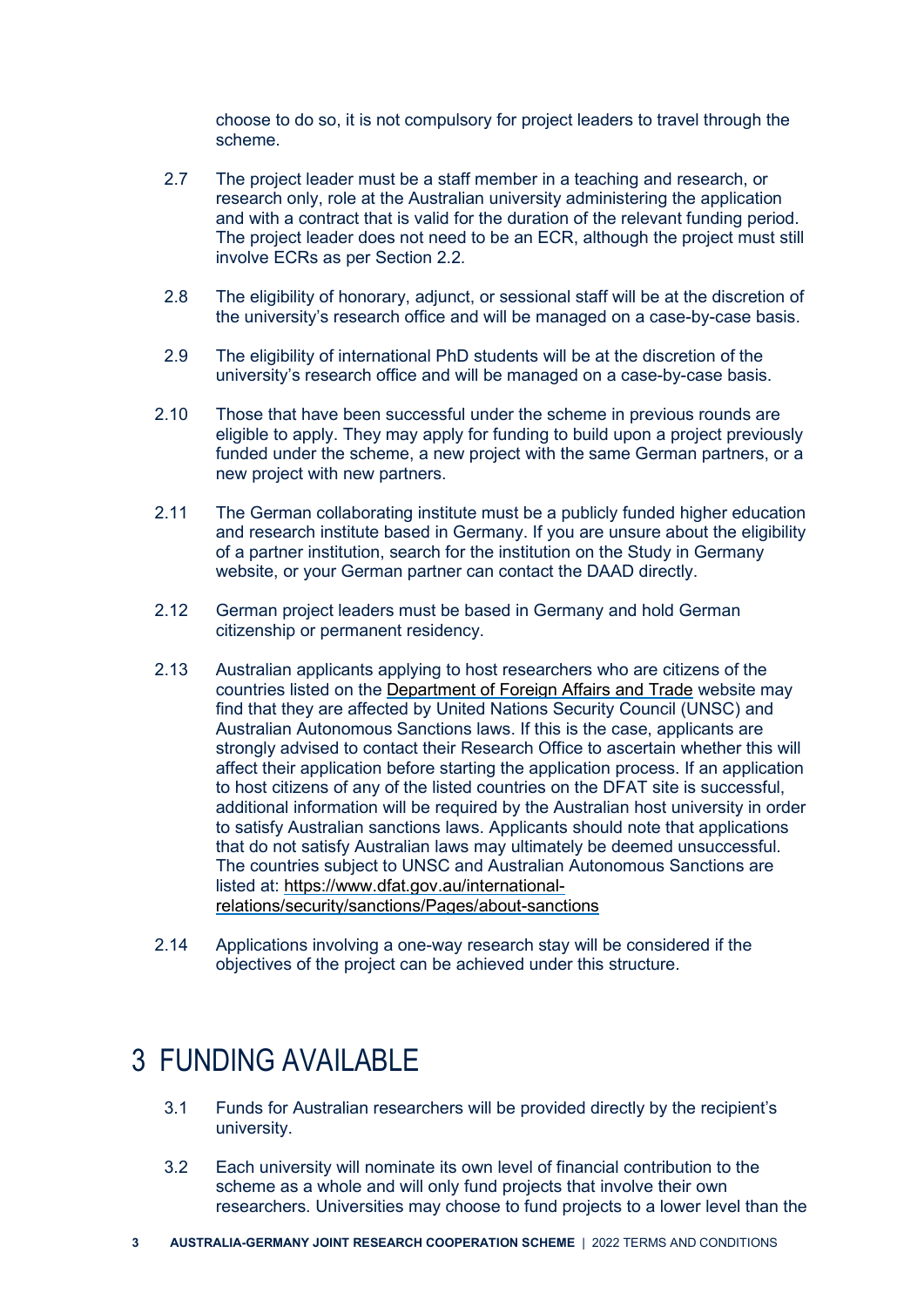amount the project originally applied for.

- 3.3 The maximum funding available per Australian application is AUD 12,500 per annum for up to two years (AUD 25,000 across 2023 and 2024). This amount is not intended to be split between the Australian and German collaborators; the German researchers will receive a separate stream of funding from the DAAD.
- 3.4 Funding through the scheme will cover the cost of:
	- return economy airfares; and
	- living expenses up to AUD 250 per person per day or AUD 3,500 per person per month.
- 3.5 The funds may be divided among as many researchers as necessary to the project.
- 3.6 It is expected that basic research costs (staff and equipment) will be met by the host institutions in Australia and Germany.
- 3.7 Applications do not need to apply for the maximum amount of funding. The funding must be connected to relevant days of research work, not simply time spent in Germany. The requested amount must be itemised and justified on the application form.
- 3.8 The length of the research stay will be dependent on the available budget and the amount of work required for the collaboration. Exchanges of less than two weeks are not recommended, although may be approved at the discretion of the Australian university on a case-by-case basis.
- 3.9 The scheme does not provide funding for:
	- Private activities undertaken by participants in conjunction with the exchange:
	- Basic research costs (staff or equipment);
	- Activities that are, or could reasonably be expected to be, supported by other funding sources;
	- Activities providing purely study or training opportunities for participants;
	- Attendance at seminar/conference events; and
	- Insurance related to the research stay, including travel insurance.

# 4 APPLICATION PROCESS

- 4.1 Australian researchers must confirm with their research office whether their university is participating in the scheme prior to applying.
- 4.2 All projects must submit two applications. The Australian applicants must submit an application to the Australian project leader's university and the German applicants must submit a corresponding application to the DAAD. The two applications are expected to be equivalent in quality and content.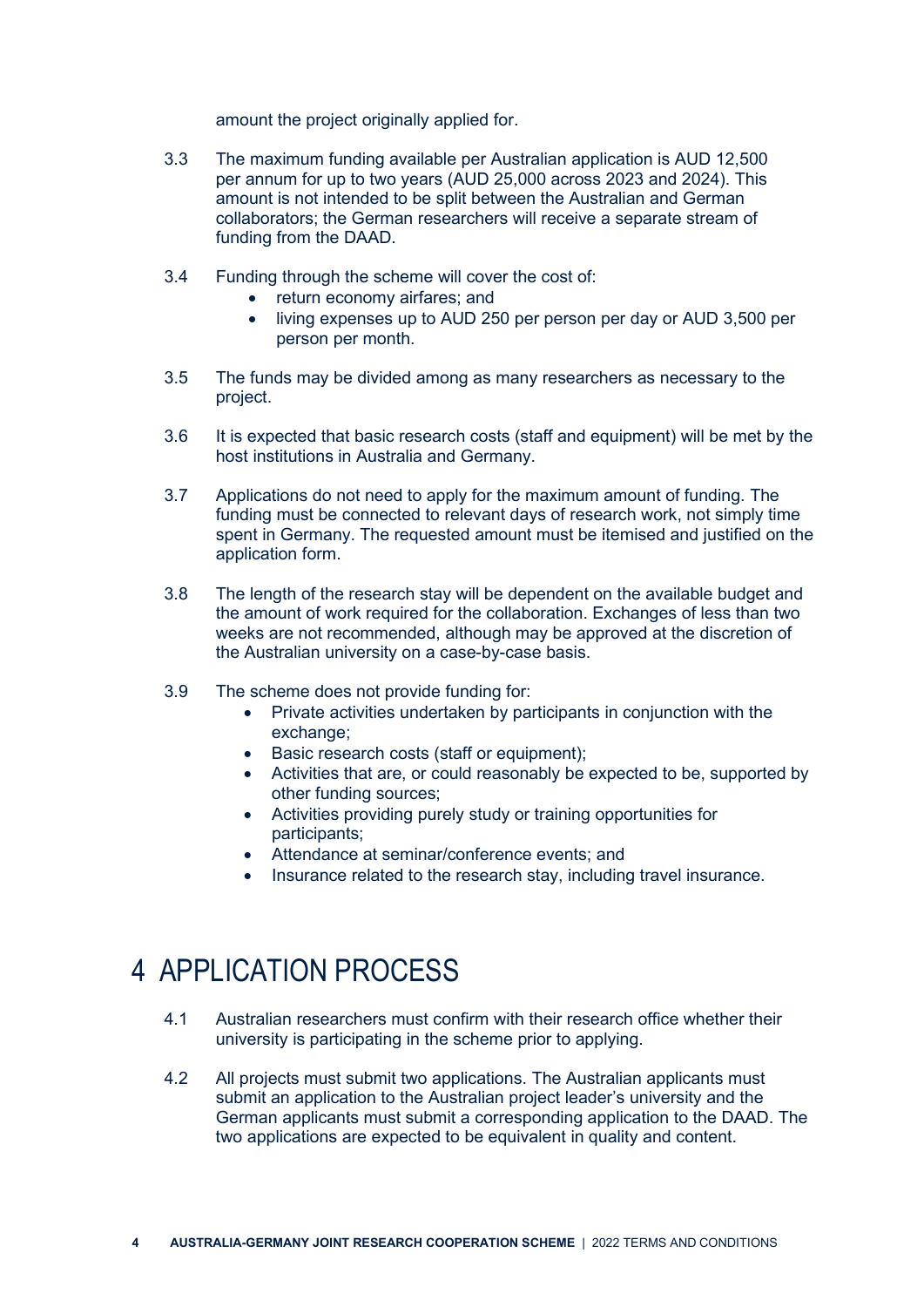- 4.3 As per Section 2.2, all applications must involve ECRs. If the ECR is unknown or undecided at the time of application, they may be included in the application as, 'ECR to be named'. All subsequent alterations to ECRs will be managed according to Section 8.
- 4.4 The Australian application must be sent via email to the Australian project leader's university research office by 27 June 2022 using the application form provided on the UA website.
- 4.5 Extensions and late applications will be at the discretion of the Australian university, in collaboration with UA and managed on a case-by-case basis.
- 4.6 Applications whose German collaborators do not submit a corresponding application to the DAAD by 27 June 2022 will not be considered.
- 4.7 The corresponding German application must be submitted with the same title and the same project ID number. Project ID numbers are assigned to all German applications by the DAAD. All Australian applications must obtain this number from their German research partners in order to submit their application form.
- 4.8 Applications may contain researchers from more than one Australian or German institution.
- 4.9 Applications that contain researchers from more than one German institution will need to discuss which institution will be the lead institution on the German application and the lead institution will be responsible for administering the funds.
- 4.10 Applications that involve more than one Australian university must either:
	- Submit a shared application and nominate one institution to be the lead for the application. The collaborating Australian university research offices will need to form an agreement that, should the application be successful, each institution will meet the costs of their own researchers; or
	- Submit separate applications from their respective universities. This requires a corresponding application to be submitted by the German collaborator for each Australian application i.e. two applications and two application project IDs.
- 4.11 Projects will be selected for funding based on the competitive selection process set out in Section 5.

# 5 SELECTION PROCESS

- 5.1 Applications are assessed by the Australian university and the DAAD, who use a similar weighting scale and criteria for assessing applications (see Section 6).
- 5.2 Each Australian university conducts a pre-selection process to assess applications. The results of the pre-selection process are sent to Universities Australia, where they will be compiled and sent to the DAAD to inform the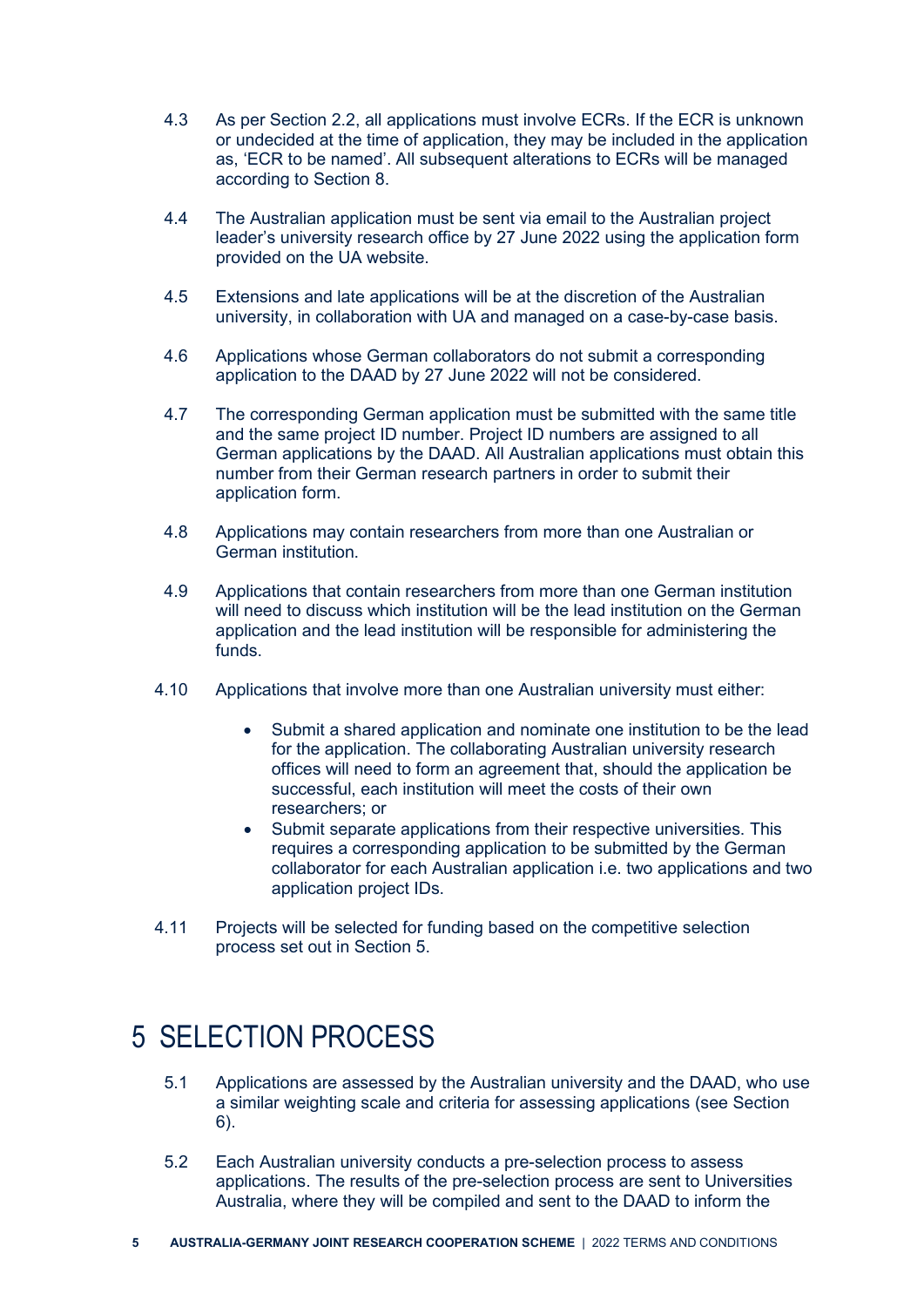DAAD selection panel's final assessment.

- 5.3 Only applications that have been awarded an overall score of 80 or above in the pre-selection process will be considered eligible for funding and will progress to the next stage of assessment at the DAAD selection panel meeting.
- 5.4 The DAAD will liaise and negotiate with Universities Australia to ensure the DAAD's decisions resemble that of the Australian universities. The corresponding German application must be of a similarly high standard to the Australian application for it to be successful.
- 5.5 Applicants will be notified of the outcomes of the selection process in November 2022.

#### 6 ASSESSMENT CRITERIA

- 6.1 There are four main criteria to be used in assessing applications:
- 6.2 Only applications that are awarded a total score above 80 out of 100 will be considered eligible for funding.
- 6.3 Each participating Australian university may choose to prioritise projects that involve certain research areas, or which propose collaboration with a strategic research partner organisation in Germany. This information should be shared with Universities Australia to be relayed to the DAAD selection panel.

| <b>Selection</b><br><b>Criteria</b>    | <b>Description</b>                                                    | <b>Weighting</b> |
|----------------------------------------|-----------------------------------------------------------------------|------------------|
| <b>Selection</b><br>Criterion 1        | Scientific quality of the project                                     | 40%              |
| Selection<br>Criterion 2               | Appropriate involvement of early career researchers                   | 30%              |
| <b>Selection</b><br>Criterion 3        | Complementarity and knowledge transfer between the<br>research groups | 20%              |
| <b>Selection</b><br><b>Criterion 4</b> | Feasibility of the research project                                   | 10%              |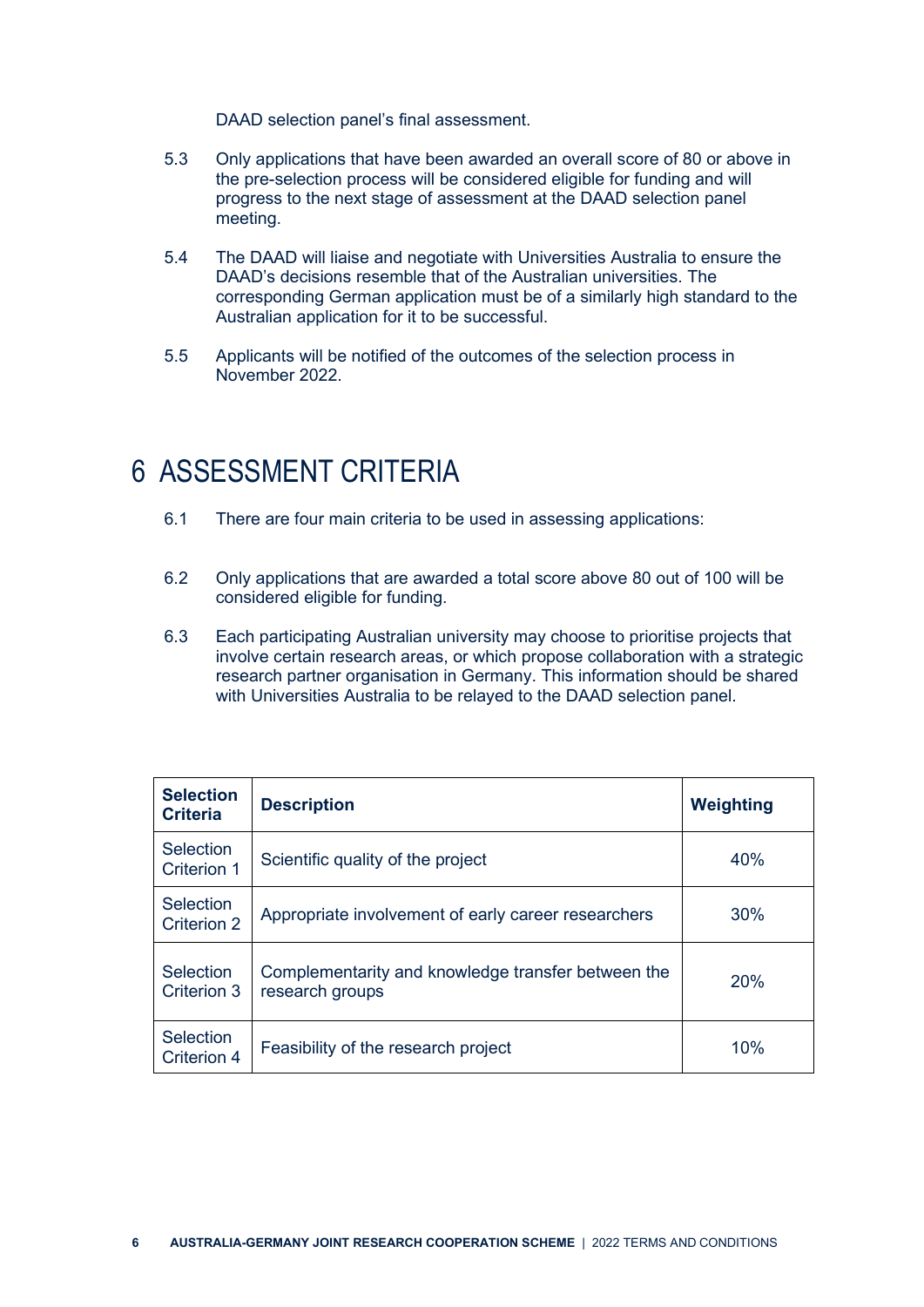# 7 CONDITIONS OF FUNDING

- 7.1 Applicants will clearly outline details of the funding sought on the scheme application form.
- 7.2 Funds for successful applications will be paid to Australian researchers directly by their respective university.
- 7.3 Successful recipients must comply with all financial reporting requirements of their own universities.
- 7.4 It is the responsibility of the recipients to ascertain whether it is necessary to obtain ethics committee approval for the proposed research activity in both Australia and Germany and obtain approval if it is required.
- 7.5 Recipients will be bound and protected by the policies of their institutions in relation to intellectual property, codes of conduct etc.
- 7.6 It is the responsibility of the grant recipients to ensure that any existing and resulting intellectual property is appropriately protected. Whilst working at a partner institution, researchers must also respect and abide by the partner institution's policies.
- 7.7 It is the responsibility of the recipient to ensure that their travel and research activities are covered by their own institution's insurance policies.
- 7.8 Recipients of grants commencing in 2023 must submit a project report using the UA project report form available on the UA website to the contact officer in their institution's research office by 28 February 2024. The report will include details of expenditure incurred, the activities undertaken, and benefits derived. For projects funded for more than one year, a progress report must be submitted by 28 February 2024, with a final report to be provided within two months of the completion of the project.
- 7.9 Each grant recipient will agree to complete any surveys or request for information deemed necessary by Universities Australia or sponsoring institutions for the purposes of evaluating the scheme.

# 8 VARIATIONS TO FUNDED PROJECTS

- 8.1 Variations to the Australian side of the project must be approved by the university responsible for funding the project.
- 8.2 Named researchers and ECRs may be changed or replaced at the administering university's discretion and do not require approval from Universities Australia provided the objectives of the project can continue to be met. Any variations to named personnel must ensure that the project maintains ECR involvement as per Section 2.2.
- 8.3 For any variations to project leader, you must contact Universities Australia.